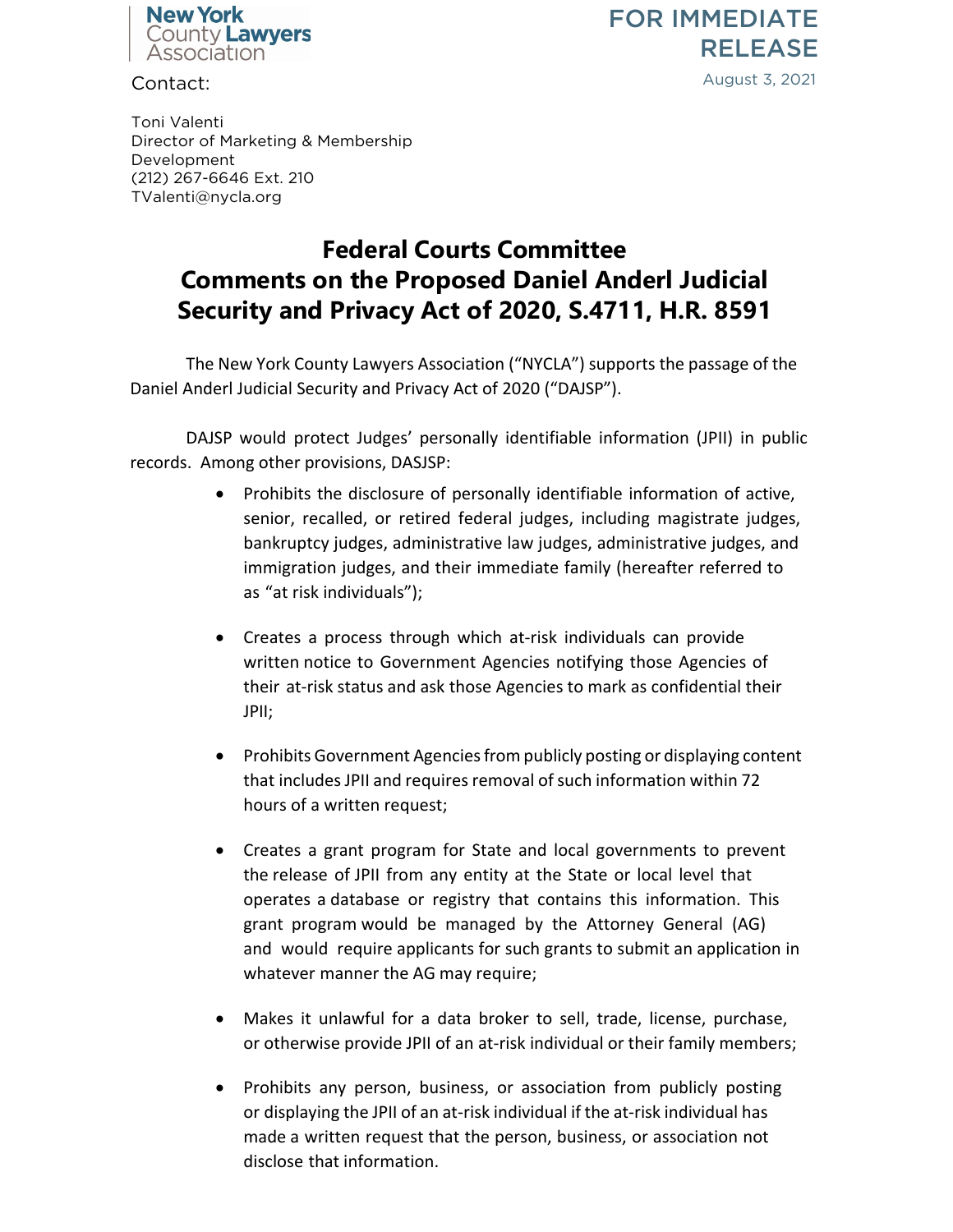The legislation, which was just reintroduced, is needed to preserve the ability of our federal judges to decide matters that come before them without fear of reprisal or physical harm to themselves or their families. NYCLA also supports the proposed legislation for several additional reason, as detailed below.

## **BACKGROUND**

In of July 19, 2020, a man posing as a FedEx delivery driver invaded the home of Judge Esther Salas, a United States District Judge in New Jersey, and opened fire, critically wounding her husband, Mark Anderl, and killing [their 20-year-old son, Daniel. The](https://www.cnn.com/2020/08/03/us/federal-judge-esther-salas/index.html)  [gunman had argued a case](https://www.cnn.com/2020/08/03/us/federal-judge-esther-salas/index.html) before Judge Salas and used publicly available information to create a dossier of the judge. Judge Salas later made a personal, public plea for greater privacy protections for federal judges.

This is only the most recent act of violence against federal judges that demands Congressional action. While gardening at his home in Pelham, New York, Judge Richard Daronco of the Southern District of New York was assassinated by the father of a *pro se* plaintiff. Chief Judge Charles J. Brieant of the Southern District of New York was targeted by a disgruntled former litigant, who tracked down Judge Brieant's home address and mailed a poisoned box of chocolates there to arrive on Friday, February 13, along with a Valentine's Day card, signed with a question mark. Judge Brieant's wife, believing them to be a gift, ate the chocolates, lost consciousness, and was later discovered and rushed to a hospital, where she remained for four days.

In 1989, Judge Robert Vance of the United States Court of Appeals for the Eleventh Circuit was murdered in Mountain Brook, Alabama. In 2005, the husband and mother of Judge Joan Lefkow of the Northern District of Illinois were murdered in Illinois. In June 2013, Chief Judge Timothy Corrigan of the Middle District of Florida was targeted by a gunman who purchased the address of his Florida home on the internet for \$1.95. The gunshot missed his ear by less than two inches. Many federal judges regularly live under threats of violence. They increasingly are targeted by persons who disclose detailed personal information about judges, their families and friends, and then disseminate that information in an effort to incite others to violence. According to the U.S. Marshals Service, threats against federal judges rose by 500 percent between 2015 and 2019.

The proposed DAJSP recognizes the rise of threats against the Federal judiciary and establishes enhanced security measures and tools to protect judges and their families.